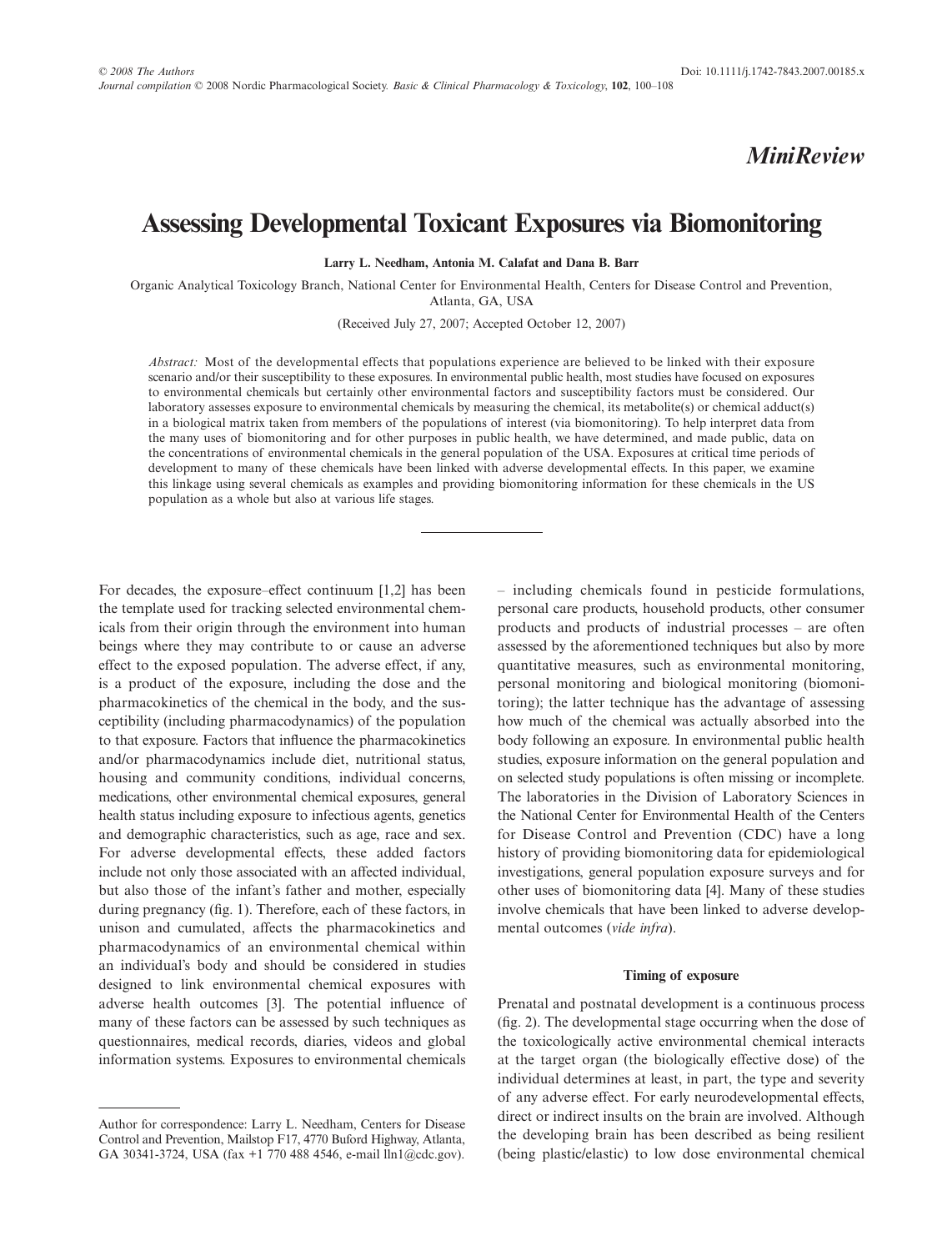

Fig. 1. Interactions of factors potentially leading to adverse health outcomes.

exposures, if these exposures are chronic, then adverse effects that are exhibited early in life or sometimes later in life can occur, especially in those more susceptible because the elasticity of the target organ has been impaired [5–7].

Larger, acute doses may also produce adverse effects but because of the bolus insult these effects may occur independently of the other stress factors and genetics. This may explain in part why exposure to large doses of structurally



\*Mauve denotes highly sensitive periods when major birth defects may be produced.

Fig. 2. Critical periods in human development\* (from Moore KL, Persaud TVN. The Developing Human: Clinically Oriented Embryology (6th ed). Philadelphia: Saunders, 1998. Used with permission).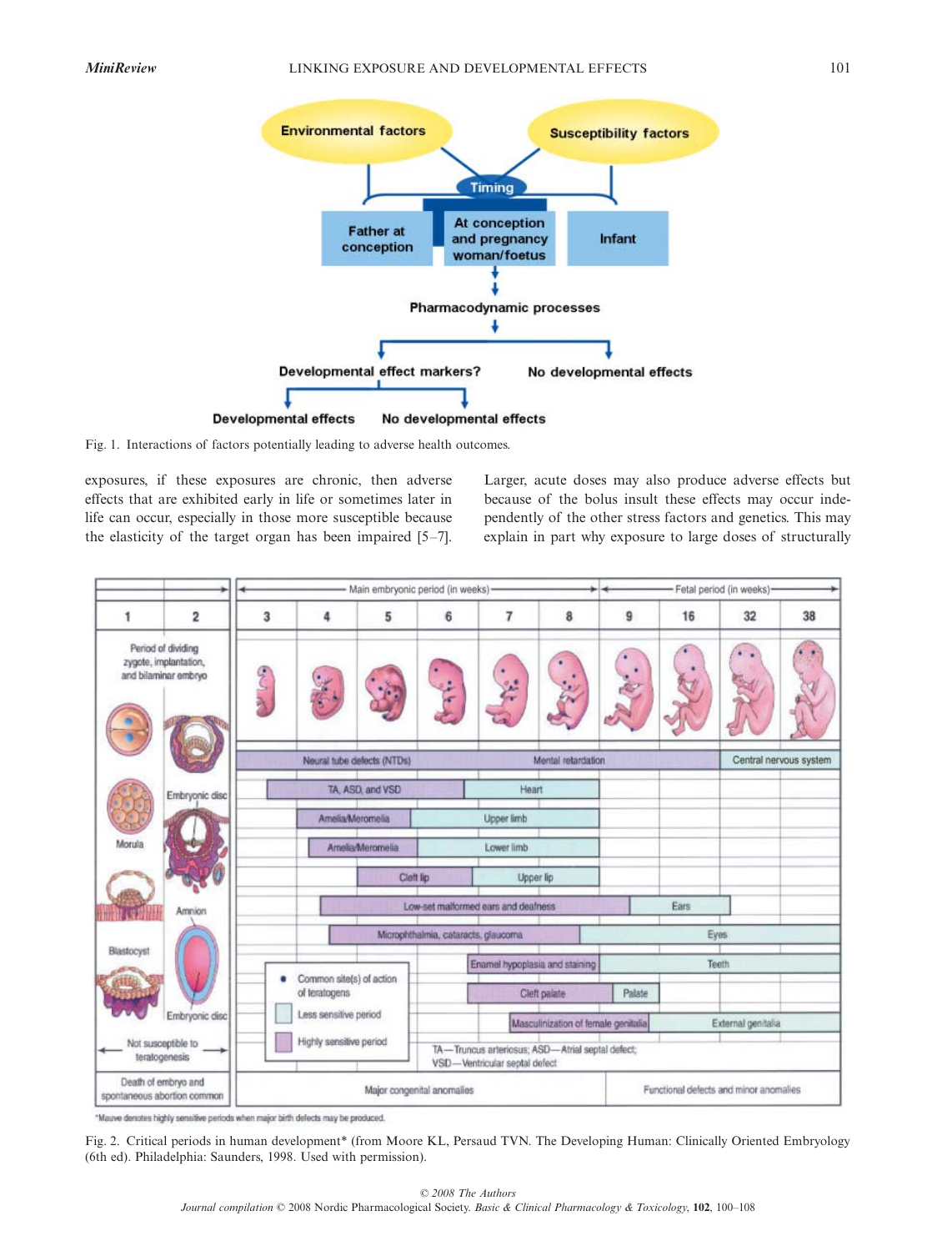different chemicals, received both prenatally and postnally, have been linked to neurological adverse health outcomes of the central nervous system that continues its development for many months after birth [8,9]. The percentages of such effects that are due to stresses at conception prenatally versus postnatally are not known for most chemicals (fig. 1).

A difficulty in studying environmental exposures related to developmental effects is knowing the exposure time period of the greatest concern for a particular adverse outcome. Certainly, developmental time period information like that shown in fig. 2 is of assistance. Although developmental effects may occur from postnatal exposures, most of these effects have been linked most strongly to prenatal exposures (fig. 2). For most environmental chemicals, biomonitoring data on their concentrations in the foetal environment or even during early infancy are scarce. As part of our involvement in the Exposure Workgroup for the National Children's Study [10], we devised a series of tables indicating the preferred biological samples to analyse for assessing exposures to various environmental chemical classes during different human life stages, including the critical foetal developmental period [11]. For example, for the persistent organic chemicals, such as polychlorinated biphenyls and selected organochlorine insecticides, one can estimate foetal exposures by analysing maternal blood and adipose tissue taken during pregnancy or cord blood, assuming that these chemicals pass through the placenta and enter the foetal environment. Likewise, exposure to these chemicals in the young infant can be assessed by measuring them in maternal samples, including breast milk, as well as measuring them directly in the infant's blood although sensitive techniques must be employed because of strict ethical limits on the amount of blood that can be collected from this age group. On the other hand, the assessment and interpretation of exposures to nonpersistent chemicals are difficult for all age groups primarily because by definition, non-persistent chemicals have short half-lives in the body and thus are rapidly eliminated, the intermittent nature of exposures, and sometimes the case of the parent chemical metabolizing in the body to the same chemical as its environmental degradate. The biological halflives for the non-persistent chemicals can vary from a few minutes for some of the volatile organic chemicals to about 1 day for the organophosphorus insecticide, chlorpyrifos [12]. Therefore, for assessing exposure to such chemicals in adults via biomontioring, recent activities affecting exposures (e.g. eating contaminated foods, use of personal care products) will affect the chemical concentrations in an individual. For example, if the primary route of exposure for a given non-persistent chemical is dietary ingestion, depending on the half-life of the chemical, the blood concentrations rapidly peak and then decrease while the parent chemical/metabolite concentrations in urine rises less rapidly and declines less rapidly than in blood [13]. So assessing exposure to non-persistent chemicals especially for an individual is subject to some exposure classification error because of the effect of activities prior to sample collection and the potential metabolism/degradation issue mentioned.

However, in large studies like the National Health and Nutrition Examination Survey (NHANES) [14], because of the large number of participants, the timing of the sample collection relative to an exposure activity is of less concern [3,11]. For assessing *in utero* exposures to non-persistent chemicals, maternal blood and urine samples and cord blood are preferred [11]; however, research efforts are underway utilizing maternal and infant's hair and nails, amniotic fluid and meconium.

These chemical-class biomonitoring examples exemplify that exposure assessment in studies of adverse developmental effects, which may manifest themselves months or years after exposure, are difficult. In retrospective studies, it is much easier to relate effects with exposure to persistent chemicals than for non-persistent chemicals, including for the reasons given above and also because of the potential availability of banked serum samples. The National Children's Study [10] will bank various biological matrices collected at defined times and environmental samples and personal monitoring samples and hence will be able to utilize these banked samples for nested case–control and longitudinal studies. The analyses of these samples coupled with questionnaire information will lead to a more accurate exposure assessment during the critical time window for a particular health outcome. This accurate exposure assessment, which includes other exposure scenario information, and the large number of children enrolled in the National Children's Study should result in a better understanding of the linkage between exposures to environmental chemicals and selected developmental effects.

### **Exposure assessment at CDC: NHANES selection criteria**

Most recently, CDC's biomonitoring efforts have included providing general population exposure assessment data, published in CDC's *National Report on Human Exposure to Environmental Chemicals* [15], and collaborating in epidemiological studies designed to study associations between exposures to environmental chemicals and health outcomes. The *National Report on Human Exposure to Environmental Chemicals* utilizes the analyses of biological samples (blood and its components and urine) to provide an ongoing assessment of the exposure status of the US population to selected environmental chemicals. These chemicals, which are selected based on a nomination process [16], are measured in biological samples collected as part of the NHANES, which dates back to 1971–1974 (NHANES I) although no environmental chemicals were measured in NHANES I. Exposure to lead has been assessed in each of the NHANES beginning with NHANES II (1976–1980), followed by the Hispanic HANES (1982–1984), NHANES III (1988–1994), and since 1999 the continuous NHANES. Lead remains the signature chemical in NHANES, although in NHANES 2003–2004 the number of chemicals measured will have increased to approximately 275. Exposure to many of the chemicals measured in NHANES has been associated with developmental effects.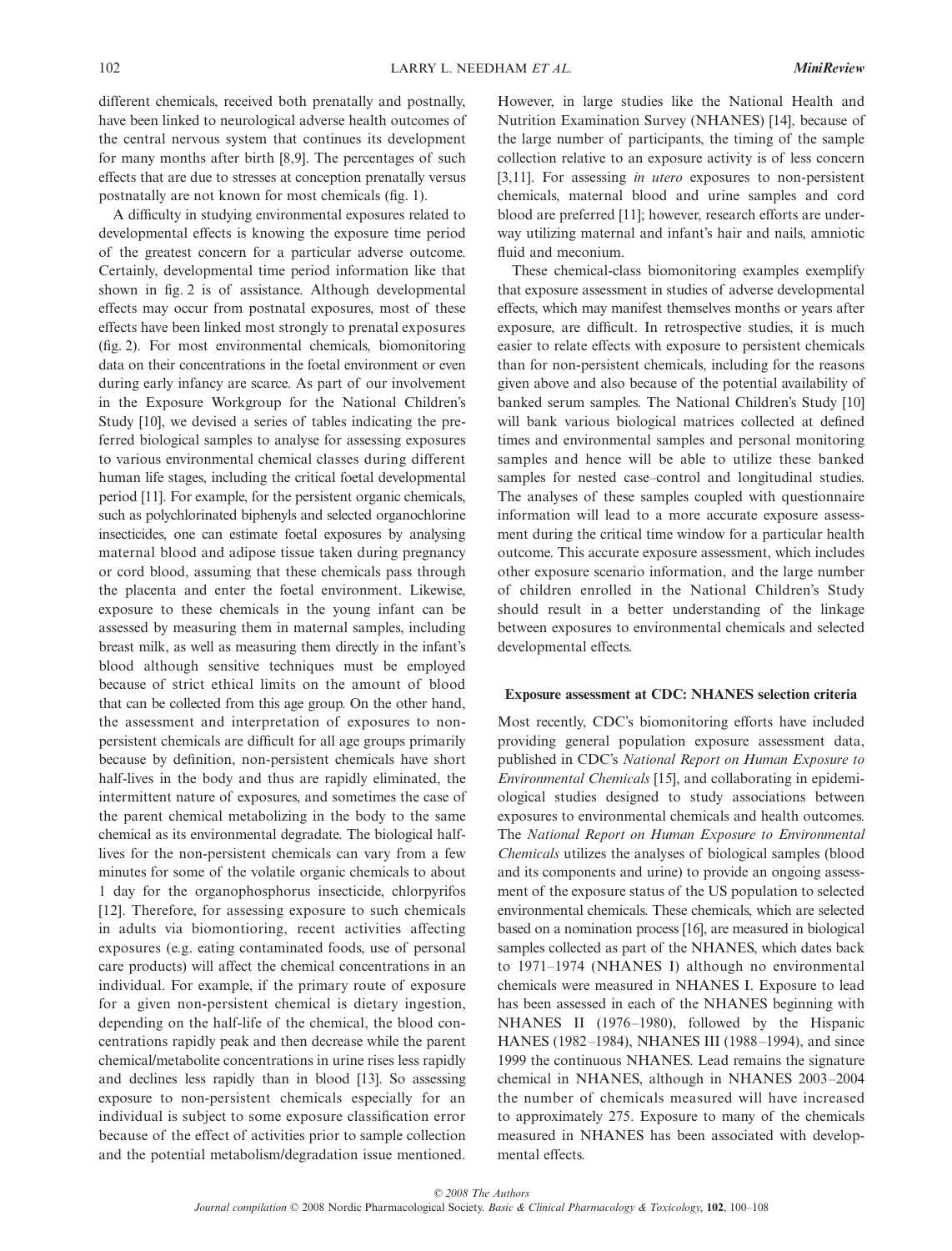The number of analytes measured in the continuous NHANES has increased from 27 (in 1999) to approximately 275 for the 2003–2004 *National Report on Human Exposure to Environmental Chemicals.* Most of these measurements are conducted on a random one-third subset of the approximately 10,000 NHANES participants, including pregnant women, sampled from 30 localities over a 2-year period. The NHANES participants are stratified by age, race/ethnicity, and sex and are chosen from the civilian, non-institutionalized US population. The participants represent a national probability sample; thus, the results can be extrapolated to include the entire US population. The minimum age for participation is 2 months, but urine samples are not collected from participants less than 6 years of age. Blood samples for most environmental chemical measurements are collected from participants 12 years and older; however, because of the small amount of blood required, lead, cadmium and mercury are measured in all participants providing a 9-ml blood sample (most of the blood is used for nutritional and clinical testing) and who are at least 1 year of age. For a similar reason, cotinine is measured in everyone 3 years of age and older; they are asked to provide 22 ml of blood. The participants, or their parents, also complete an extensive questionnaire on demographics and health behaviours and undergo a complete physical and medical examination.

## **Exposure assessment at CDC: NHANES trend data**

When sufficient population temporal data have been accumulated on a given chemical, trends in exposure over time can be evaluated. One reason that lead is the signature chemical for NHANES is the relative ease of accurately assessing exposure to lead by measuring its concentrations in small amounts of blood. But the primary reason has been the concern of lead exposure on the developing brain and the resulting effects such as decreases in population intelligence and increases in later delinquent and criminal activities. Blood lead concentration data in children showed initially a precipitous and later a continuous decrease from NHANES II (1976–1980) to NHANES 2001–2002 [17]. This decrease (from  $16 \mu g/dl$  in 1976 to less than  $2 \mu g/dl$  in  $2001-2002$ ) corresponds with the removal of lead in gasoline in the USA, starting in the mid-1970s; the banning of lead solder in domestic food cans was also enacted during this time period and later the lead abatement programmes in housing were initiated. In many ways, this has been a public health victory. Certainly in examining the exposure effect continuum, lead is a good example of how the enactment of risk management strategies has led to a decrease in blood lead concentrations. If the continuum holds and if the exposure dose: effect curve approaches linearity, obviously we should also be seeing a decrease in effects although there has been concern voiced that the Federal action blood lead level should be decreased from 10  $\mu$ g/dl to 2  $\mu$ g/dl [18]. The Federal action blood lead level has decreased in a stepwise fashion from 60 µg/dl beginning in 1960.

Many of the persistent organic chemicals have been implicated as developmental toxicants in animals and to a lesser extent in human beings; however, their measurements take more blood and their developmental effects related to blood concentrations are not as defined as those for lead. Nevertheless, their potential toxic effects are of concern. These persistent organic chemicals include selected chemicals from the following halogenated classes of chemicals: polychlorinated dibenzo-*p*-dioxins; polychlorinated dibenzofurans; polychlorinated biphenyls; organochlorine insecticides; polybrominated diphenylethers (PBDE); and polyfluoroalkyl chemicals (PFC). Twelve of the chlorinated chemicals (or chemical groups) listed in the classes above are the targeted chemicals of the Stockholm Convention on Persistent Organic Pollutants of 2001 [19]. In general, environmental and human concentrations of these chlorinated chemicals have been decreasing in industrialized countries over the last several decades. The primary reasons for this include legislative efforts, which include banning or decreasing of their production and uses and also less emissions from industrial sources. Such legislative bans in the USA date back to the early 1970s for many of the chlorinated chemicals, while voluntary bans in the USA on production of two of the PBDE formulations and the two most prominent PFCs [perfluorooctane sulfonic acid (PFOS) and perfluorooctanoic acid (PFOA)] by the sole manufacturer of PFOS and decreased emission by the largest PFOA manufacturer have been enacted in the 21st century. Already, the NHANES data from 1999–2000 to 2003–2004 revealed that the geometric means for PFOS and PFOA have decreased over this time by 32% and 25%, respectively [20]. The PBDEs were measured in individual samples from NHANES for the first time in serum samples collected in 2003–2004 [21]. The PBDEs are similar to the chlorinated chemicals in that they are lipophilic and hence circulate in the body with the lipids in blood and are stored in the adipose tissue. On the other hand, the PFCs are bound to proteins in blood and are involved in enterohepatic circulation and are bound to liver proteins, as well. Therefore, while these halogenated chemicals are all deemed to be persistent in the environment and in people, the PFCs are different in their distribution within the body. Another difference among them is that the primary exposure route for the chlorine containing chemicals is through the human food chain (historically, the dietary ingestion route accounts for about 95% of the general population exposures), while the primary exposure pathways for the PBDEs and PFCs are not fully determined.

The organochlorine chemical with the highest detection rate in CDC's *National Report on Human Exposure to Environmental Chemicals* is 1,1-dichloro-2,2-bis(p-chlorophenyl)ethylene (p,p′-DDE), which is both an environmental degradate and a metabolite of 1,1,1-trichloro-2,2-bis(p-chlorophenyl)ethane (p,p′-DDT), which has been linked to neurological developmental disorders [22]. Although production of DDT was banned in the USA in 1972, serum concentrations of DDE were measured in the 1999–2000 and 2001–2002 NHANES population, aged 12 years and older (Table. 1). Of special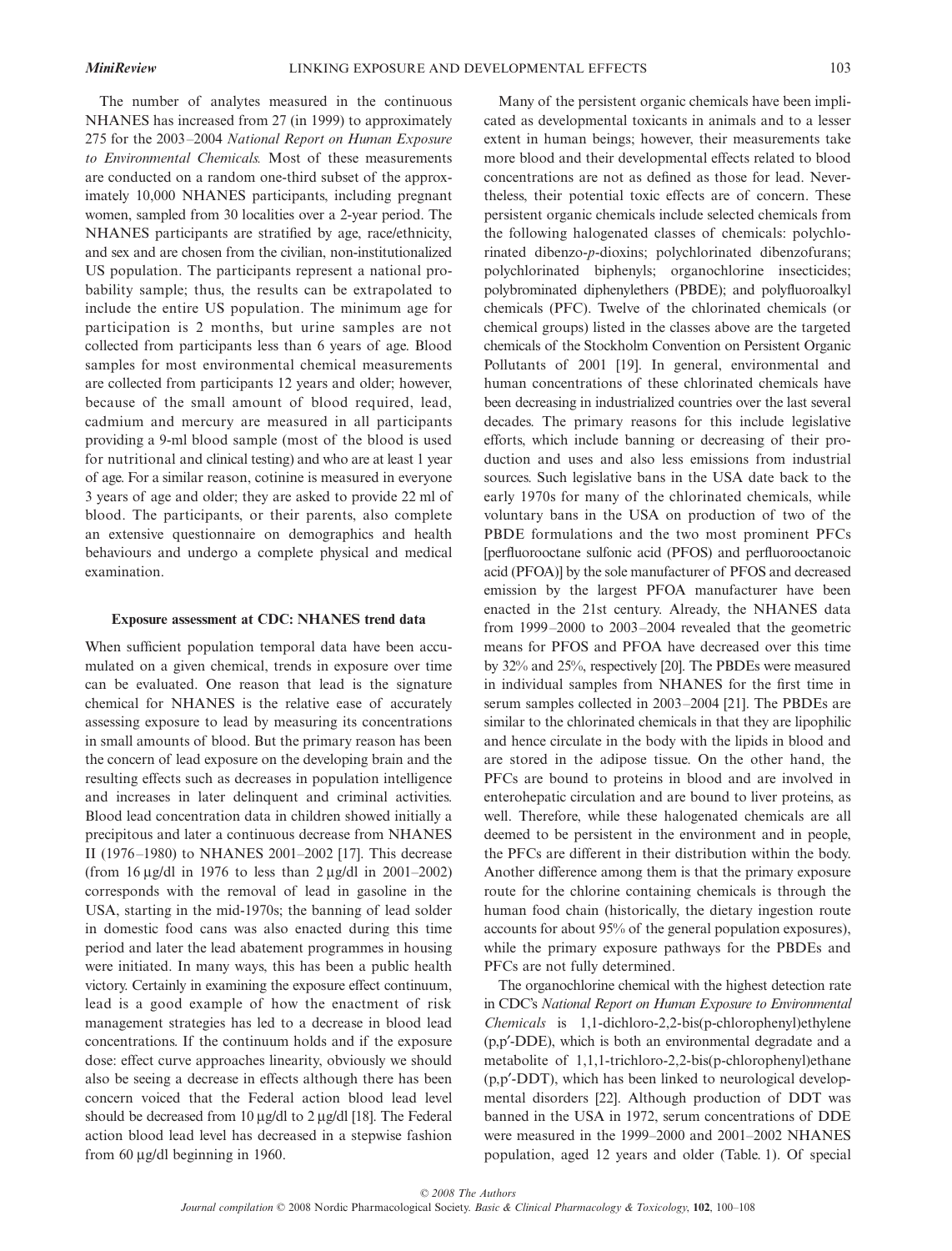p,p′-DDE (whole weight), geometric mean and selected percentiles of serum concentrations (in ng/g serum or parts per billion) for the US population aged 12 years and older, National Health and Nutrition Examination Survey, 1999–2002 (from Third National Report on Human Exposure to Environmental Chemicals).

|                         | Survey<br>years | Geometric mean            | Selected percentiles (95% confidence interval) |                       |                     |                     | Sample |
|-------------------------|-----------------|---------------------------|------------------------------------------------|-----------------------|---------------------|---------------------|--------|
|                         |                 | (95% confidence interval) | 50th                                           | 75th                  | 90th                | 95th                | size   |
| Total, age 12 and older | $99 - 00$       | $1.54(1.33-1.79)$         | $1.31(1.09-1.66)$                              | $3.49(2.97 - 4.27)$   | $7.49(6.14 - 9.25)$ | $11.6(9.25-14.8)$   | 1964   |
|                         | $01 - 02$       | $1.81(1.64 - 2.01)$       | $1.57(1.37-1.72)$                              | $3.97(3.43 - 4.59)$   | $8.81(7.85-10.1)$   | $15.4(12.9-17.6)$   | 2298   |
| Age group               |                 |                           |                                                |                       |                     |                     |        |
| $12-19$ years           | $99 - 00$       | $0.561(0.488 - 0.646)$    | $0.518(0.433 - 0.603)$                         | $0.872(0.682 - 1.18)$ | $1.52(1.13-2.25)$   | $2.31(1.76-3.56)$   | 686    |
|                         | $01 - 02$       | $0.623(0.534 - 0.726)$    | $0.592(0.495 - 0.727)$                         | $0.997(0.819 - 1.22)$ | $1.65(1.39-2.07)$   | $2.30(1.91-3.14)$   | 758    |
| 20 years and older      | $99 - 00$       | $1.83(1.56-2.14)$         | $1.61(1.26-2.07)$                              | $4.17(3.48 - 4.66)$   | $8.12(6.37-10.6)$   | $12.3(9.87-16.7)$   | 1278   |
|                         | $01 - 02$       | $2.14(1.91-2.39)$         | $1.76(1.61-2.04)$                              | $4.59(4.10-5.26)$     | $9.75(8.34 - 11.5)$ | 16.8(13.7–19.1)     | 1540   |
| Gender                  |                 |                           |                                                |                       |                     |                     |        |
| Males                   | $99 - 00$       | $1.49(1.30-1.70)$         | $1.25(1.10-1.44)$                              | $3.01(2.56-3.74)$     | $6.43(5.40-8.00)$   | $9.63(6.63-15.6)$   | 937    |
|                         | $01 - 02$       | $1.77(1.57-2.01)$         | $1.59(1.36-1.76)$                              | $3.40(3.03-4.10)$     | $7.48(6.43 - 8.75)$ | $13.1(9.66 - 17.6)$ | 1069   |
| Females                 | $99 - 00$       | $1.59(1.32 - 1.92)$       | $1.38(1.03-1.99)$                              | $4.05(3.15-4.79)$     | $8.12(6.36-11.5)$   | $13.2(9.81-18.5)$   | 1027   |
|                         | $01 - 02$       | $1.85(1.66-2.06)$         | $1.49(1.32 - 1.75)$                            | $4.57(3.81 - 5.47)$   | $10.1(9.01-11.9)$   | 16.8(13.4–19.7)     | 1229   |
| Race/ethnicity          |                 |                           |                                                |                       |                     |                     |        |
| Mexican-Americans       | $99 - 00$       | $3.92(3.40-4.51)$         | $3.52(3.17-3.91)$                              | $8.20(7.26-10.4)$     | $22.0(12.2 - 32.2)$ | $31.5(19.7-48.1)$   | 657    |
|                         | $01 - 02$       | $3.92(3.37 - 4.57)$       | $3.53(2.68-4.34)$                              | $9.33(7.31-12.5)$     | $26.6(17.9-38.3)$   | $40.9(26.8-90.5)$   | 566    |
| Non-Hispanic blacks     | $99 - 00$       | $1.63(1.31-2.02)$         | $1.34(1.11-1.66)$                              | $3.80(3.01-5.69)$     | $11.1(6.57-13.2)$   | $14.6(8.88-35.2)$   | 416    |
|                         | $01 - 02$       | $1.82(1.46-2.28)$         | $1.38(1.22 - 1.72)$                            | $4.39(3.52 - 6.06)$   | $10.5(7.24 - 17.6)$ | $19.3(8.51-49.3)$   | 515    |
| Non-Hispanic whites     | $99 - 00$       | $1.32(1.14-1.53)$         | $1.13(1.01-1.35)$                              | $2.85(2.34 - 3.36)$   | $5.71(4.62 - 6.53)$ | $8.04(6.32 - 9.81)$ | 732    |
|                         | $01 - 02$       | $1.57(1.39-1.76)$         | $1.41(1.27-1.58)$                              | $3.10(2.56-3.68)$     | $7.00(6.02 - 8.34)$ | $11.3(8.60-13.7)$   | 1053   |

note is that DDE is detectable in the younger population even though they were born years after US use and production of DDT ceased. Furthermore, of interest is that the Mexican-American population had DDE serum concentrations two to three times higher than non-Hispanic whites or non-Hispanic blacks. The age breakdown of adults is not evident in fig. 3, but we have analysed serum pools made from serum collected from NHANES 2001–2002 participants and examined the concentrations for these halogenated chemicals, including DDE (fig. 3) [23]. There are several apparent observations regarding DDE concentrations in the various demographic groups: (i) Mexican-Americans have the highest 50th and 95th percentile concentrations; (ii) except for the Mexican-Americans these concentrations increase with age; and (ii) as the population ages, DDE concentrations become higher in females than in males. (i) A possible explanation for higher concentrations in the Mexican-American population is that they were exposed to higher environmental DDT/DDE concentrations while possibly living in Mexico or by eating greater quantities of DDEcontaminated food. (ii) An explanation for the concentrations increasing with age is that within the USA the older population was exposed to environmental concentrations of DDE during the time when its environmental concentrations were higher than they are now and also DDE has a long biological half-life so that the body retains much of the DDE over time; however, the highest concentrations of DDE being found in younger Mexican-Americans is probably due to continued exposure. (iii) An explanation for DDE concentrations being higher in older females compared to older males is not as readily apparent, although it is probably

an issue of pharmacokinetics, such as elimination rates, and not exposure because younger males have higher concentrations than younger females (i.e. higher exposures). A similar sex difference is also seen for dioxin and dioxin-like chemicals as determined by their dioxin toxic equivalents but tends to be opposite for the PBDEs and PFCs in the same serum pools [24]; that is, their concentrations in older populations are higher in males. As mentioned, the temporal exposure scenario to these chemicals differ: for the chlorinated chemicals, the highest exposures ceased decades ago so we are now on the back end of the serum concentration decay curve of



Fig. 3. The 50th and 95th percentile of DDE by age group, race and sex as measured in serum pools from NHANES 2001–2002.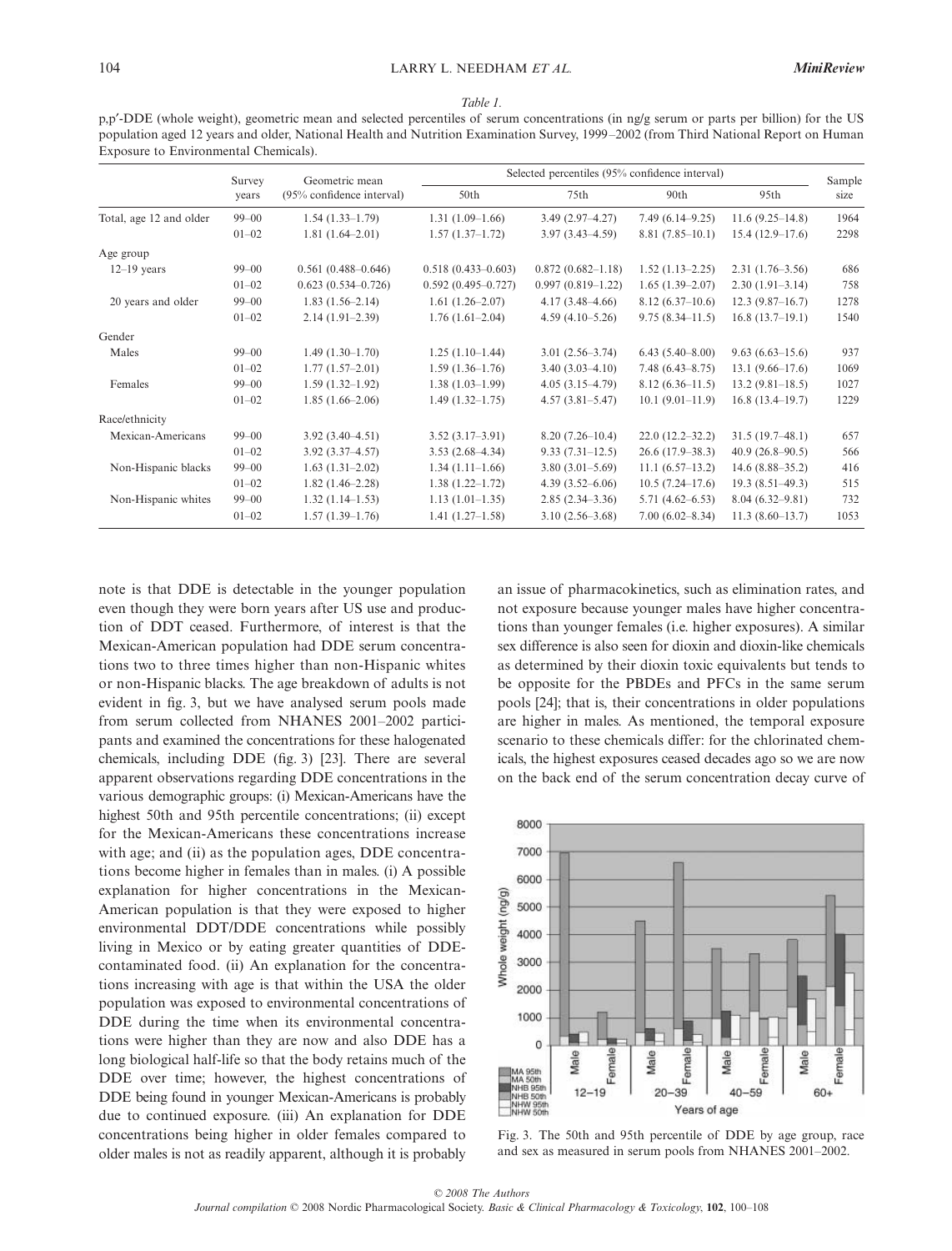these chemicals in the US population, while for the PFCs and PBDEs in 2001–2002 we were still on the highly exposed portion of the curve. In general, for all of these halogenated chemicals, the younger male population has higher concentrations than the equivalent younger female population. This is consistent with a scenario of higher exposures in the males and also with scenarios when exposures dominate relative to pharmacokinetics, males have higher concentrations, but when pharmacokinetics dominate (e.g. when high exposures have ceased and half-life is the primary factor on serum concentrations), older females generally have higher concentrations than older males. As concentrations of several congeners of PFOS, PFOA and several congeners of PBDEs decrease in human beings over the next several years, it will be interesting to note any changes in the relative concentrations, with regard to age and sex. In addition to the samples collected in the USA, we have also measured the PFCs in serum from Faroe Island children (collected in 1993–1994 and 2005) and pregnant women (collected in 2000) and from men and pregnant women in Peru [25]. The samples from the Faroe Islands and from the USA showed similar concentrations when sampling periods were similar; on the other hand, the samples from Peru were mostly non-detectable for both PFOS and PFOA. Although the numbers of samples analysed from the Faroe Islands were not high, of interest is that the median concentration for PFOS and PFOA decreased in the 7-year-old children sampled in 1993–1994  $(n = 103)$  from 26.3 p.p.b. and 5.0 p.p.b., respectively, to 16.3 p.p.b. and 4.5 p.p.b. in 5-year-old  $(n = 12)$  sampled in 2005. This is consistent with the 3M Company discontinuing its production of PFOS in early 2000s.

Foetal exposures to organophosphorus insecticides have also been linked to developmental effects, including reduced birth length and weight and reduced head circumference [26–28]. These effects have been shown not only to be linked with organophosphorus exposure and the variability of the paroxonase 1 (PON1) gene, which has several nucleotide polymorphisms. These various forms of the PON1 gene signal the body to make the PON1 enzyme that in essence detoxifies the organophosphorus insecticide. The PON1 enzyme differs among people both in terms of concentration and activity [29]. Although exposure to these chemicals can be intermittent, a low level chronic exposure from dietary residues likely exists. In CDC's *National Exposure Report*, the population levels presented likely represent this dietary exposure as the large sample size probably minimizes the contribution of 'spikes' in exposure from intermittent dermal, inhalation or non-dietary ingestion routes of exposure. As a part of the Food Quality Protection Act of 1996 [30], the US Environmental Protection Agency (EPA) was tasked with re-evaluating all permissible food tolerances and to consider both aggregate and cumulative exposures from chemicals with the same mode of action. Because the organophosphorus insecticides share a common mode of action as cholinesterase inhibitors, they were among the first class of pesticides whose tolerances were re-evaluated. As a result of this re-evaluation, food tolerances of the most commonly applied organophosphorus insecticide, chlorpyrifos, were reduced by a factor of three. In addition, all US residential applications of the organophosphorus insecticides chlorpyrifos and diazinon were legislatively banned at the end of 2001 and 2002, respectively. Thus, we were able to use the NHANES measurements as a tool to evaluate the efficacy of these regulatory actions in reducing exposures to organophosphorus insecticides.

Both selective and non-selective metabolites of organophosphorus insecticides were measured as a part of the continuing NHANES. Data generated from populationbased samples collected in 1999 and 2000 indicated that a large proportion of the population was exposed to the organophosphorus insecticide chlorpyrifos and other diethyl substituted organophosphorus insecticides or their environmental degradates. Data obtained from subsequent NHANES collections revealed that the frequency of detection of these organophosphorus metabolites and the median concentrations of these organophosphorus metabolites have decreased almost 2-fold following the risk management procedures [31]. Thus, these data indicate that the regulatory actions undertaken by the EPA have indeed resulted in a reduction in exposure to the US population.

In addition, these organophosphorus insecticide metabolite data can be used in conjunction with known pharmacokinetic data and environmental degradation data to conduct some backwards dosimetry estimates of exposure. For example, data from 1999 to 2000 for 3,5,6-trichloro-2-pyridinol, the primary selective metabolite of chlorypyrifos, can be used to estimate population exposure to chlorpyrifos that can then be compared to reference values such as the EPA's reference dose or population-adjusted dose (PAD) or the Food and Drug Administration's Allowable Daily Intake dose [31]. For 1999–2000, the backwards dosimetry-estimated doses are lower than the chronic PAD for children; however, the 95th percentile dose was within a factor of 2 of the chronic PAD [31]. These data indicate that most children aged 6–11 years are receiving dietary doses below those set as a permissible dose by the EPA; however, the most highly exposed children are exposed at levels close to this established set point.

#### **Exposure assessment based on age of the population**

The relation between age of the population and biomonitoring concentrations are relevant to developmental effects. As mentioned above, for the traditional chlorinated persistent organic chemicals and for polybrominated biphenyls, for which exposure to chemicals in both classes started declining years ago, the older members of the general population have in general the highest body burden levels. However, that is not true for the persistent classes of chemicals that are in current use. For example, in the NHANES 2003–2004 data, we found that in general for PBDEs age (age 12 years was the youngest age sampled) was inversely related to serum concentrations PBDEs [21], and that there was no significant trend with PFCs and age although the youngest population (again beginning at age 12 years) tended to have the highest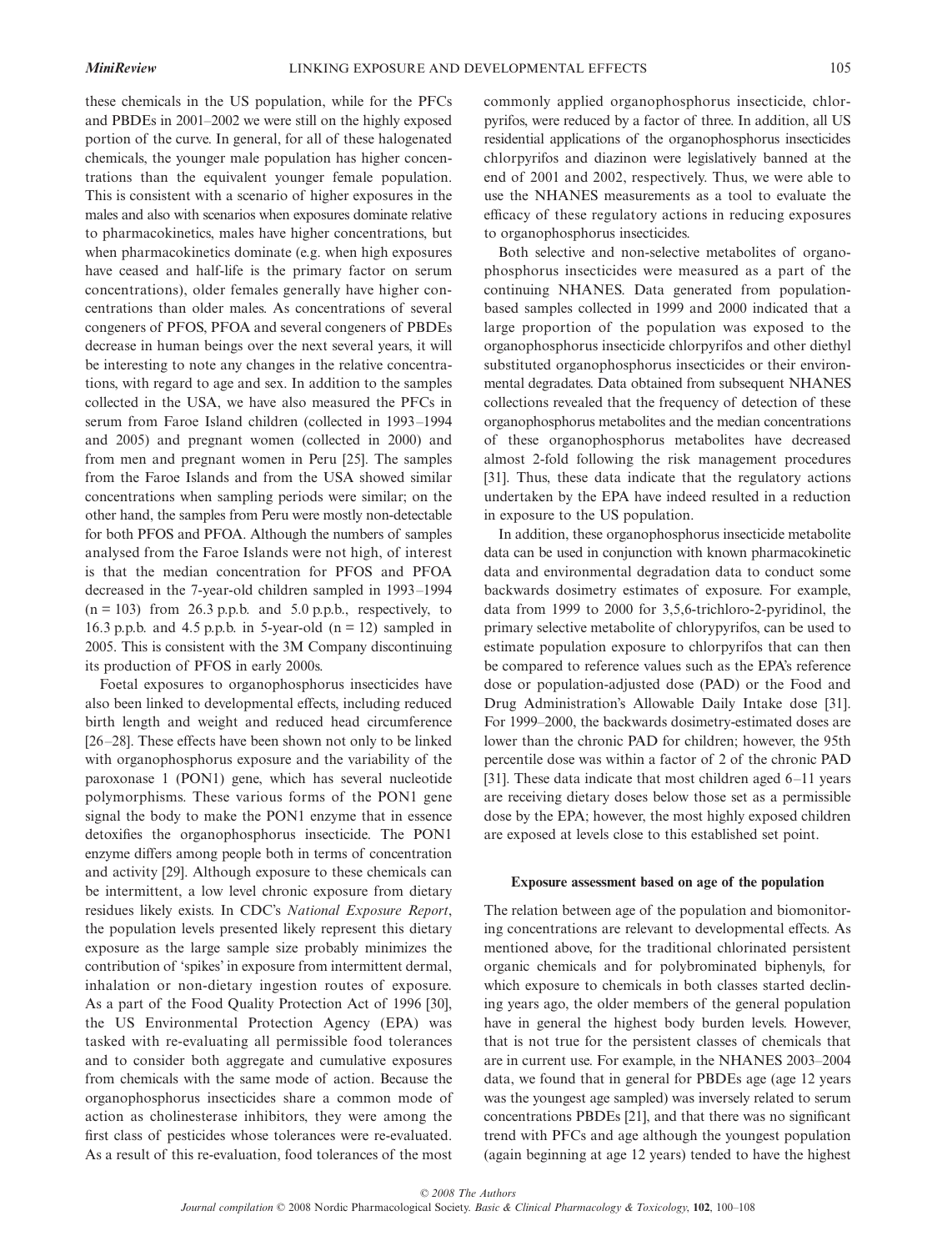serum concentrations [20]. In concordance with this, the NHANES 1999–2002 data showed that blood lead levels were the highest in the 1–5-year-old age group. Similarly, serum cotinine concentrations were the highest in the youngest age range examined, the 3–11-year-old age range. This same trend continued for several other classes of environmental chemicals measured in ages 6 years and older including the organophosphorus pesticides, both as the non-specific dialkyl phosphate metabolites and as their specific metabolites; several phthalates; and 1,4-dichlorobenzene, as determined by its metabolite, 2,5-dichlorophenol. We know that children, proportionate to their weight and surface area, consume more water, food and air (including inhaling air from a lower breathing zone) than adults [32]. Hence, when these pathways are involved in exposure to environmental chemicals, this implies that children may have higher exposures. In addition, the pathways of exposure differ in children (and change with age of child) [13] as their daily habits such as mouthing many objects, crawling on floor and playing in soil change with age. These higher levels of environmental chemicals found in children have been noted previously for lead [33,34], pesticides [35] and even when recent exposures to a persistent chlorinated organic chemical 2,3,7,8-tetrachlorodibenzop-dioxin were evaluated in the Seveso incident in 1976 [36]. These higher levels in the youngest age groups monitored could be because of relative increases in exposure but also in differences in pharmacokinetics (absorption, distribution, metabolism and elimination); in short, how children handle certain chemicals compared to adults. For example, following exposure to lead, children have a higher absorption rate and also as children grow, their bones of course grow and thus stores more lead; hence, young children have higher blood lead levels, even assuming equal exposure, because of increased absorption and increased bone storage. When examining the issue of higher concentrations of environmental chemicals in children, one also has to examine the effect of breast feeding. One example of that is a study of children in the Faroe Islands potentially exposed to PCBs [37]. We found that the serum concentrations of higher chlorinated PCB congeners within an individual at age 7 years and 14 years were highly correlated, but the concentrations tended to be two to three times higher in the 7-year-old. Similarly, the umbilical cord PCB concentrations, which are predictors of the pregnant woman's concentrations, were also highly correlated but similar in concentrations to that of the 14-year-old age group, reflecting similar diets. Of interest is that the duration of breastfeeding and whale blubber consumption were significant predictors of total PCB concentrations in the population both at 7 and 14 years of age.

This segues directly in the questions regarding concentrations of environmental chemicals in women of reproductive age and in women throughout pregnancy. Very little information is available on changes in the concentrations of environmental chemicals in women during pregnancy. One study [38] found that the serum concentrations of selected organochlorine insecticides did not change significantly when the concentrations were adjusted for the change in

lipids. We are now analysing the NHANES data to assess differences in concentrations of a variety of environmental chemicals in serum collected during the three trimesters.

## **Additional approaches: broad scan analysis and biomarkers of effect**

Thus far, we have discussed linking adverse developmental outcomes with concentrations of targeted chemicals, which is akin to 'only looking under the lamppost'. Another approach that has been underutilized is broad scan analysis, which could be applied to case–control studies. This approach involves analysing a set of cases with the disease outcome and a set of controls. The analytical approach involves as little sample preparation work as possible, so as not to 'lose' any exogenous or endogenous chemicals of potential interest, and then injecting the biological matrix or its extract into a high-resolution chromatographic system that is coupled to a universal type of detector, such as time of flight mass spectrometer – which provides a full scan mass spectrum of all eluting chemicals. Then, computer-assisted statistical techniques such as principal component analysis are used to differentiate the chemicals for example that are common to the cases but not to the controls. The focus of course would then shift to this set of chemicals. Such techniques will no doubt be used more in the future when attempting to understand disease states believed to be linked with environmental chemicals but with uncertain aetiology.

Both the targeted analysis approach and the broad scan analysis approach measure biomarkers of exposure and attempt to assess exposure and then link that exposure to effects. Another approach that has also been underutilized is to measure biomarkers of effect and then work either backwards on the exposure effect continuum to link with exposures or forward to link effect markers with clinically observed effects. Such approaches are being used in the 'omics' techniques.

## **Conclusions**

Exposure assessment for determining the impact of exposure to environmental chemicals with adverse developmental outcomes is quite contentious. Indirect techniques, primarily questionnaire information, have been used historically to estimate the degree and frequency of exposure. Today, the emphasis is shifting to the analytical measurements of environmental chemicals but particularly to those measurements of biological samples (biomonitoring). While biomonitoring provides direct information as to what chemicals and how much are being absorbed into the body, we have to realize that it is generally a one-time snapshot of an individual's exposure. The accuracy of this snapshot depends on the chemical of interest, the life stage of the population, the availability and proper collection of the biological sample, and of course the analytical method itself. Furthermore, biomonitoring is in general quite expensive, and for this and for other reasons involving the uses of biomonitoring data,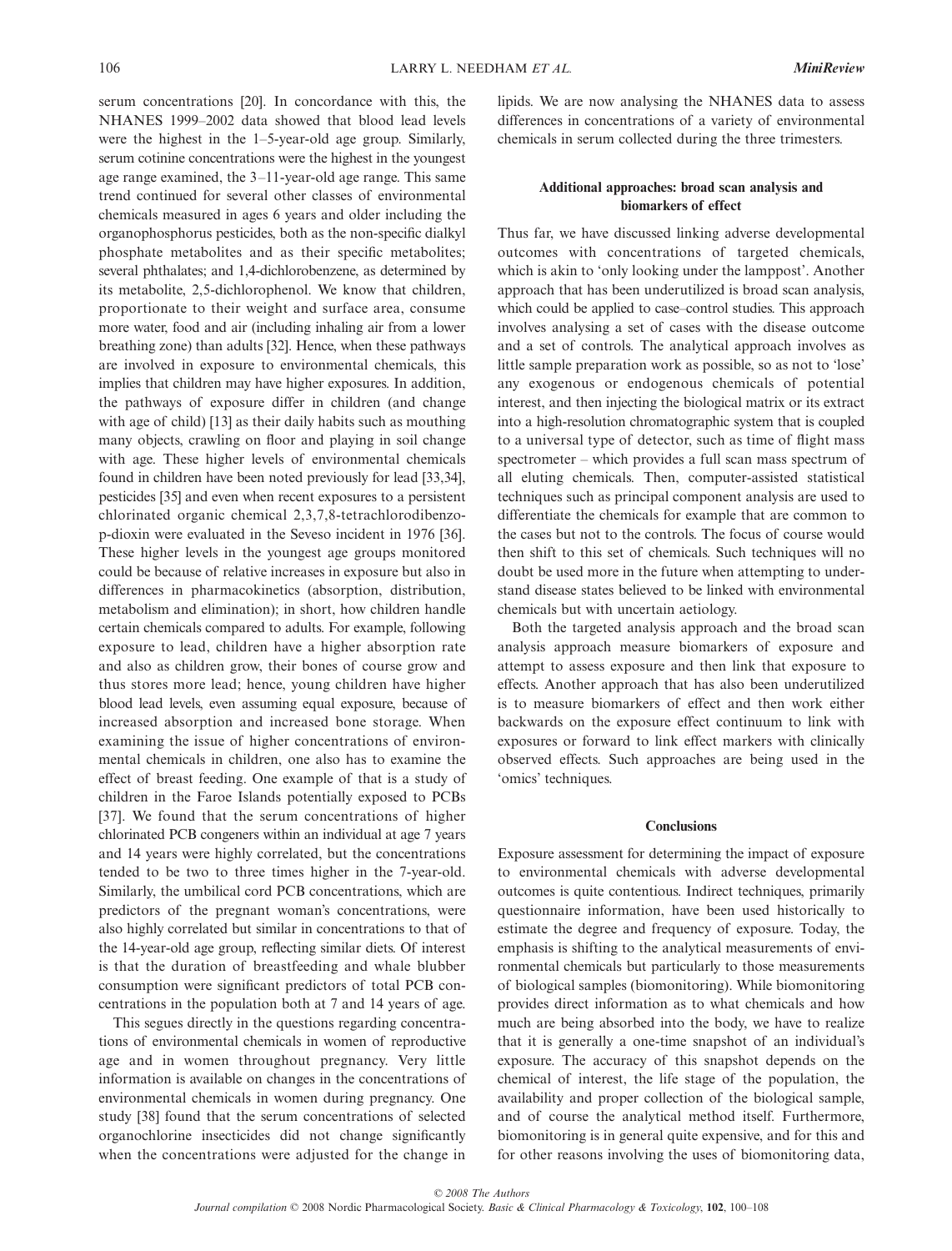more accurate modelling techniques for interpreting biomonitoring data are being developed. Biomonitoring techniques, although potentially quite powerful, are but one tool used to picture the exposure scenario. These data need to be coupled with other information such as pharmacokinetic data, genetic information and demographic information. Certainly, the development of background biomonitoring information as exemplified here will be of assistance. However, we still lack sufficient information on exposures to many chemicals of interest during pregnancy and the foetal and early childhood periods. Certainly, analytical approaches differ for assessing exposures during these various life stages [39]. Most of our attention is being focused on targeted analysis in a laboratory setting, which involves the preselection of the chemicals of interest. In the future, more efforts will be expended to real-time field measurements of targeted chemicals but also to the broad scan approach for elucidating exposure differences in case populations and controls. Attention will also be directed towards measuring subclinical biomarkers of effect. It is also important to note that exposure assessment cannot be done in a vacuum. Relevant information is needed from other disciplines, including toxicologists, epidemiologists, modelers and public health officials. Through the use of such a network, biomonitoring data will continue to increase in use in risk assessment and risk management decisions and ultimately in policy and legislation.

### **References**

- 1 National Academy of Sciences. Committee on National Monitoring of Human Tissues. Monitoring Human Tissues for Toxic Substances. National Academy Press, Washington, DC, 1991.
- 2 Angerer J, Bird MG, Burke T et al. Meeting report: strategic biomonitoring initiatives: moving the science forward. Toxicol Sci 2006;**93**:3–10.
- 3 Needham LL, Barr DB, Calafat AM. Characterizing children's exposures: beyond NHANES. Neurotoxicology 2005;**26**:547–53.
- 4 Needham LL, Calafat AM, Barr DB. Uses and issues of biomonitoring. Int J Hyg Environ Health 2007;**210**:229–38.
- 5 Lanphear BP, Hornung R, Khoury J et al. Low-level environmental lead exposure and children's intellectual function: an international pooled analysis. Environ Health Perspect 2005;**113**:894–9.
- 6 Chen A, Dietrich KN, Ware JH, Radcliffe J, Rogan WJ. IQ and blood lead from 2 to 7 years of age: are the effects in older children the residual of high blood lead concentrations in 2-year-olds? Environ Health Perspect 2005;**113**:597–601.
- 7 Whyatt RM, Rauh V, Barr DB et al. Prenatal insecticide exposures, birth weight and length among an urban minority cohort. Environ Health Perspect 2004;**112**:1125–32.
- 8 Aronson M, Hagberg B, Gillberg C. Attention deficits and autistic spectrum problems in children exposed to alcohol during gestation: a follow-up study. Dev Med Child Neurol 1997;**39**:583–7.
- 9 Strömland K, Nordin V, Miller M, Åkerström B, Gillberg C. Autism in thalidomide embryopathy: a population study. Dev Med Child Neurol 1994;**36**:351–6.
- 10 The National Children's Study. National Institutes of Health, Rockville, MD. Available from: [http://www.nationalchildrensstudy.](http://www.nationalchildrensstudy.gov/) gov/ [updated 19 July 2007; cited 26 July 2007].
- 11 Barr DB, Wang RY, Needham LL. Biological monitoring of exposure to environmental chemicals throughout the life stages:

requirements and issues for consideration for the National Children's Study. Environ Health Perspect 2005;**113**:1083–91.

- 12 Nolan RJ, Rick DL, Freshour NL, Saunders JH. Chlorpyrifos: pharmacokinetics in human volunteers. Toxicol Appl Pharmacol 1984;**73**:8–15.
- 13 Needham LL, Sexton K. Assessing children's exposure to hazardous environmental chemicals: an overview of selected research challenges and complexities. J Expo Anal Environ Epidemiol 2000;**10**:611–29.
- 14 National Health and Nutrition Examination Survey (NHANES). National Center for Health Statistics, Hyattsville, MD. Available from: <http://www.cdc.gov/nhanes>[updated 19 July 2007; cited 26 July 2007].
- 15 National Report on Human Exposure to Environmental Chemicals. Centers for Disease Control and Prevention (CDC), Atlanta, GA. Available from: <http://www.cdc.gov/exposurereport> [updated 20 March 2007; cited 26 July 2007].
- 16 Federal R. Final selection criteria and solicitation of nominations for chemicals or categories of environmental chemicals for analytic development and inclusion in future releases of the National Report on Human Exposure to Environmental Chemicals. Notice 2002;**67**:12996.
- 17 Needham LL, Barr DB, Caudill SP et al. Concentrations of environmental chemicals associated with neurodevelopmental effects in US population. Neurotoxicology 2005;**26**:531–45.
- 18 Gilbert SG, Weiss B. A rationale for lowering the blood lead action level from 10 to 2 microg/dl. Neurotoxicology 2006;**27**:693–701.
- 19 Lallas PL. The Stockholm convention on persistent organic pollutants. Am J Int Law 2001;**95**:692–708.
- 20 Calafat AM, Wong LY, Kuklenyik Z, Reidy JA, Needham LL. Polyfluoroalkyl chemicals in the US population: data from the National Health and Nutrition Examination Survey (NHANES) 2003–2004 and comparisons to NHANES 1999–2000. Environ Health Perspect 2007;**11**:1596–1602.
- 21 Sjödin A, Wong L-Y, Jones R et al. Serum concentrations of polybrominated diphenyl ethers (PBDEs) and polybrominated biphenyl (PBB) in the United States population: 2003–2004. Environ Sci Technol 2007; doi: 10.1021/es702451p.
- 22 Eriksson P, Archer T, Fredriksson A. Altered behaviour in adult mice exposed to a single low dose of DDT and its fatty acid conjugate as neonates. Brain Res 1990;**514**:141–2.
- 23 Needham LL, Patterson DG Jr, Calafat AM, Sjödin A, Turner WE, Kuklenyik Z. Distribution of halogenated environmental chemicals among people of different ages, races and sexes in the United States. Organohalogen Compounds 2006;**68**:484–7.
- 24 Calafat AM, Kuklenyik Z, Caudill SP, Reidy JA, Needham LL. Perfluorochemicals in pooled serum samples from United States residents in 2001 and 2002. Environ Sci Technol 2006;**40**:2128– 34.
- 25 Calafat AM, Needham LL, Kuklenyik Z et al. Perfluorinated chemicals in selected residents of the American continent. Chemosphere 2006;**63**:490–6.
- 26 Needham LL. Assessing exposure to organophosphorus pesticides by biomonitoring in epidemiologic studies of birth outcomes. Environ Health Perspect 2005;**113**:494–8.
- 27 Berkowitz GS, Obel J, Deych E et al. Exposure to indoor pesticides during pregnancy in a multiethnic urban cohort. Environ Health Perspect 2003;**111**:79–84.
- 28 Eskenazi B, Harley K, Bradman A et al. Association of in uteroorganophosphate pesticide exposure and fetal growth and length of gestation in an agricultural population. Environ Health Perspect 2004;**112**:1116–24.
- 29 Furlong CE, Cole TB, Jarvik GP et al. Role of paraoxonase (PON1) status in pesticide sensitivity: genetic and temporal determinants. Neurotoxicology 2005;**26**:654–9.
- 30 Food Quality Protection Act (FQPA) of 1996. Environmental Protection Agency (EPA), Arlington, VA. Available from: [http://](http://www.epa.gov/pesticides/regulating/laws/fqpa/)